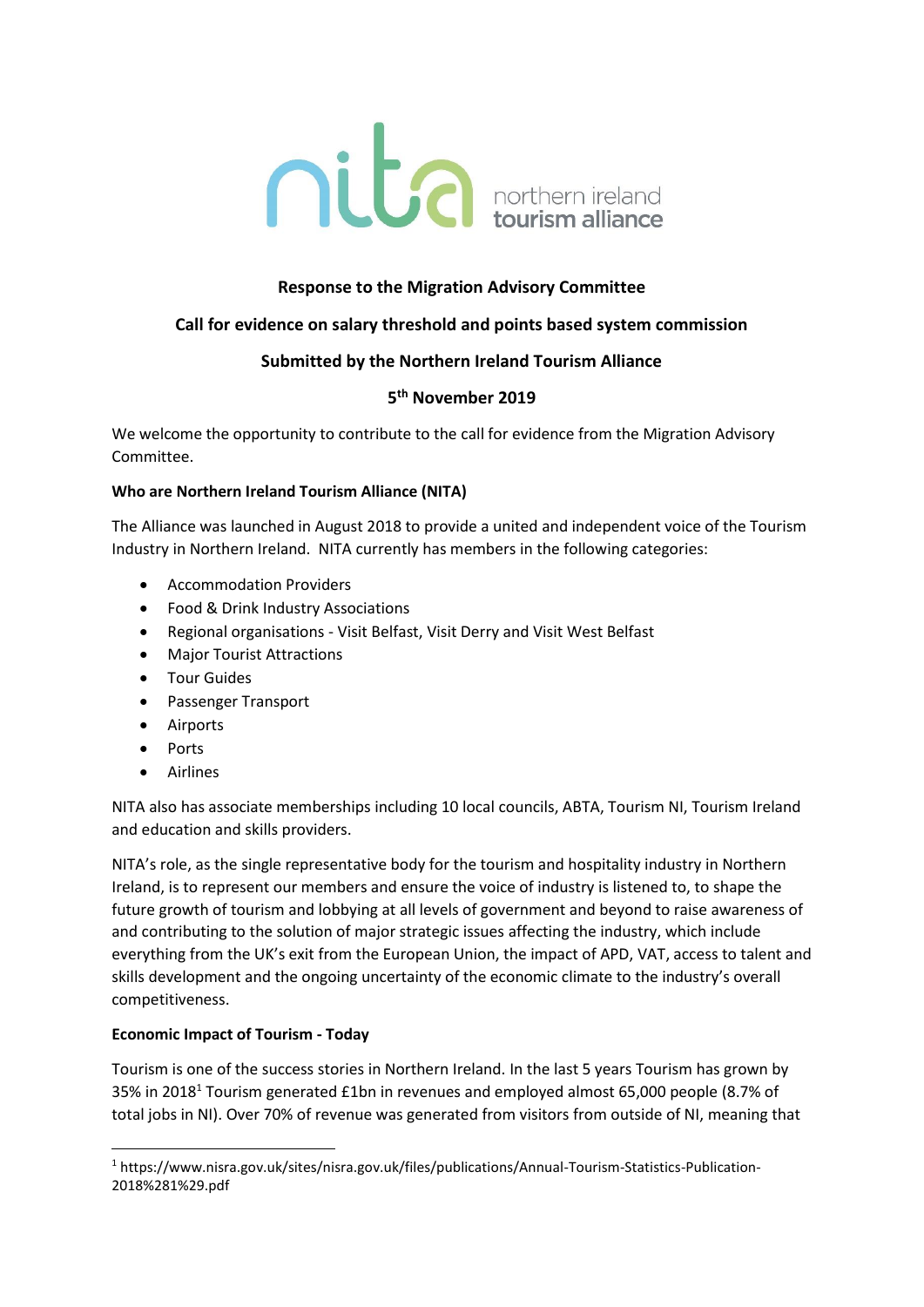Tourism is one of the most export led sectors of the economy contributing to the growth of the overall economy.

The hotels sector in Northern Ireland has undergone unprecedented growth over the last three years. Room numbers have increased from just under 8,000 to 9,548. Private sector investment has exceeded £500M. The economic metrics deployed, which take into account the service levels required to meet current classification standards, indicate that on average each new room creates one new job.

75% of jobs in the tourism economy are in the accommodation and hospitality sectors and attracting skilled workers has been an issue for these sectors specifically but attracting talent into other sectors such as tourist attractions and the growing business tourism sector is challenging and will also be significantly impacted by the potential reforms to immigration policy.

NITA supported the recent research<sup>2</sup> by UK Inbound and Canterbury Christ Church University, which for Northern Ireland showed that nine out of ten tourism businesses fear the immigration reforms may cause closures. 80% of businesses have found recruitment more difficult since the Referendum and have seen increasing numbers of workers from the rest of the EU leave. Other findings include:

- 88% said that the proposals would impact negatively on their ability to continue to operate
- 83% believe that the proposals would impact negatively on their ability to expand
- 92% believe that the proposals would impact negatively on their ability to remain competitive
- 79% of tourism businesses cited the limited domestic labour market as the key reason for the continued need for EU workers.

Northern Ireland has a land border with the Republic of Ireland and it is critical that any immigration reforms do not negatively impact on the ability for workers to travel across the border.

## **Ambition for Growth**

Tourism is an exciting and dynamic industry and Tourism NI have set an ambitious vision to double the economic impact of the industry by 2030 to an industry that will generate £2bn in revenues and create at least another 25,000 jobs. High on the agenda for our members is the availability of the skills required within the industry. This has been a continual challenge, which has been mitigated in part by people working in the industry that are from outside NI.

## **1. Salary Threshold**

**.** 

The £30,000 salary threshold for Tier 2 employees does not reflect salary levels in Northern Ireland. According to the latest Annual Survey of Hours & Earnings (ASHE) published on 29th October 2019 by NISRA<sup>3</sup>, the average Private sector salary is currently £24,908. This is the equivalent of 84% of the average salary levels in the rest of the UK. It is important to note that Northern Ireland has a disproportional level of public sector employment, 27% of total jobs, where the average salary is £32,500, 31% higher than the private sector.

The introduction of a UK-wide minimum salary level of £30,000 across all sectors does not support the tourism and hospitality sector in Northern Ireland. In addition to its prohibitive salary threshold, the current system is cumbersome, time consuming and restrictive especially for SME businesses,

<sup>2</sup> https://www.nitourismalliance.com/assets/downloads/A-Perfect-Storm-Executive-Summary-FINAL.pdf

<sup>3</sup> https://www.nisra.gov.uk/statistics/labour-market-and-social-welfare/annual-survey-hours-and-earnings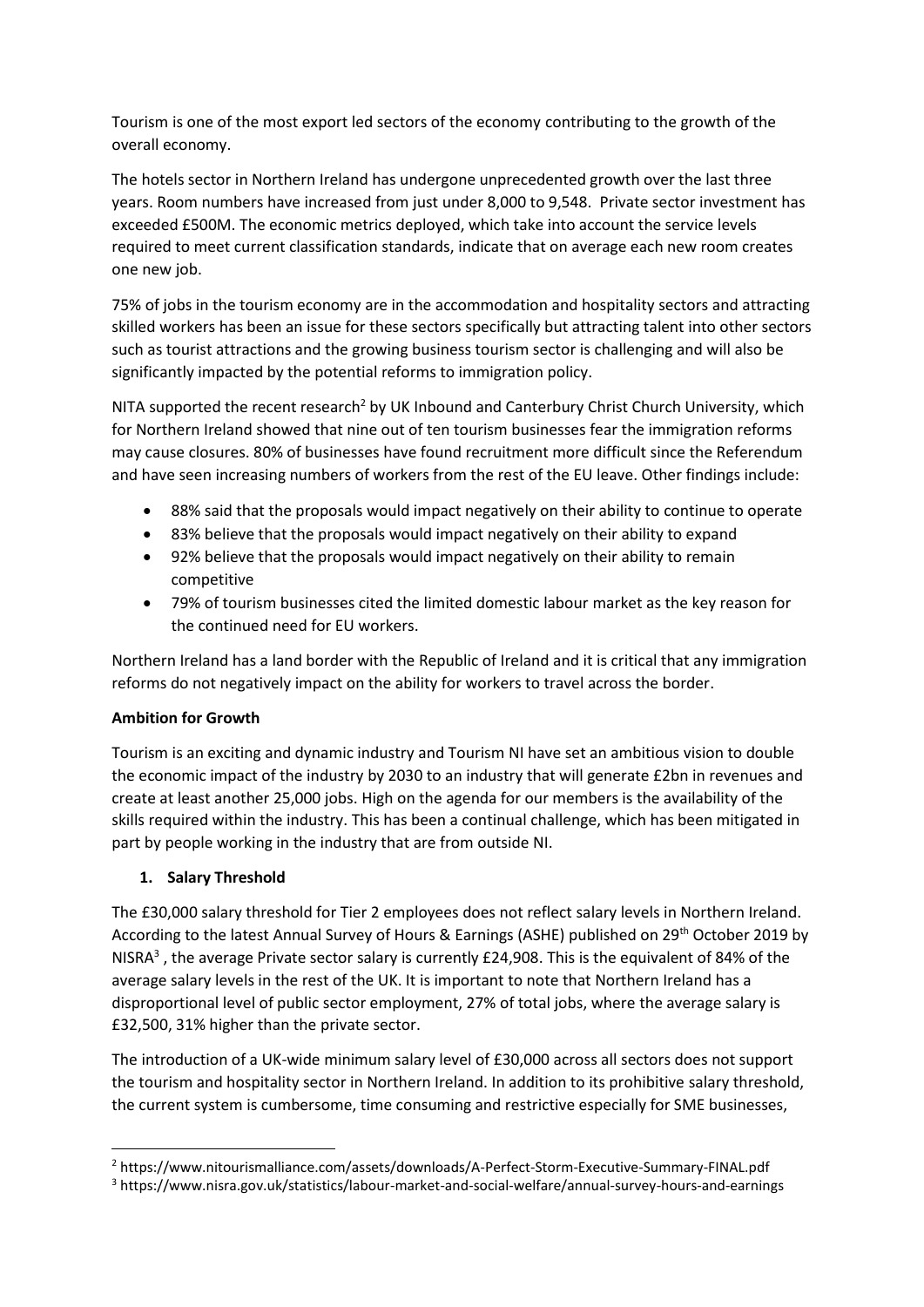which are the dominant business type within tourism and hospitality. The level of skill, time and legal knowledge required to complete the process presents a real challenge for any prospective SME employer.

According to research carried out by People  $1<sup>st</sup>$  in 2016, 20% of the tourism workforce were born outside of the UK, of which 46% have come from other EU countries. This is even more stark in the accommodation sector with 27% of the overall workforce being non-national. Analysis by the Ulster University Economic Policy Centre indicates that 55% of this migrant figure is from the EEA with 45% being non-EEA workers.

This reliance on migrant workers from other EU countries is likely to have a negative impact if the UK's proposed plans for immigration restrictions are implemented. The industry is already experiencing difficulty attracting people from outside of NI and retaining those already working in the workforce due to the uncertainty arising from Brexit.

This is a challenge for a number of sectors which creates an increased level of competition within the local labour market. In the latest Labour Force Survey<sup>4</sup>, the NI unemployment rate was 2.9%. This is below the UK rate of 3.9%, RoI rate of 5.3% and the European Union of 6.3%. This underlines the fact that we do not have capacity within the local labour market to meet our needs.

Within Tourism, it is estimated that 2,500 people per year will need to be employed to fill existing jobs that will become vacant each year over and above the new jobs that will be created as the Tourism economy grows. Therefore, immigration is critical to our economic growth and the salary threshold must be set at a level that enables our businesses to access much needed labour.

NITA would ask that the following actions are considered:

- Given the particular circumstances within Northern Ireland and the unique geographic location having a shared border with the Republic of Ireland, a flexible, regional approach with weighting for specific region and roles should be included within the reforms. This could include the creation of a separate regional salary framework.
- Minimum wage level to be linked to sector and candidate shortage, not a blanket UK approach.
- A streamlining of the entire process to reflect the fast-moving nature of employment requirements in tourism. A process which can take up to six months is simply unworkable in a business that requires skilled staff on an urgent basis.
- Language skills should be added to the occupation shortage list and be exempt from immigration restrictions
- A regular and independent review implemented to ensure the tourism industry is not being adversely impacted as the reforms are implemented

## **2. Points System**

In relation to the question of an Australian based points system, in principle NITA believes that this might work in tandem with other immigration solutions. However, the following concerns would require attention:

1. Occupation list would need to be reviewed on a regular basis with additions and amendments being a simple process.

**<sup>.</sup>** <sup>4</sup> https://www.nisra.gov.uk/statistics/labour-market-and-social-welfare/labour-force-survey